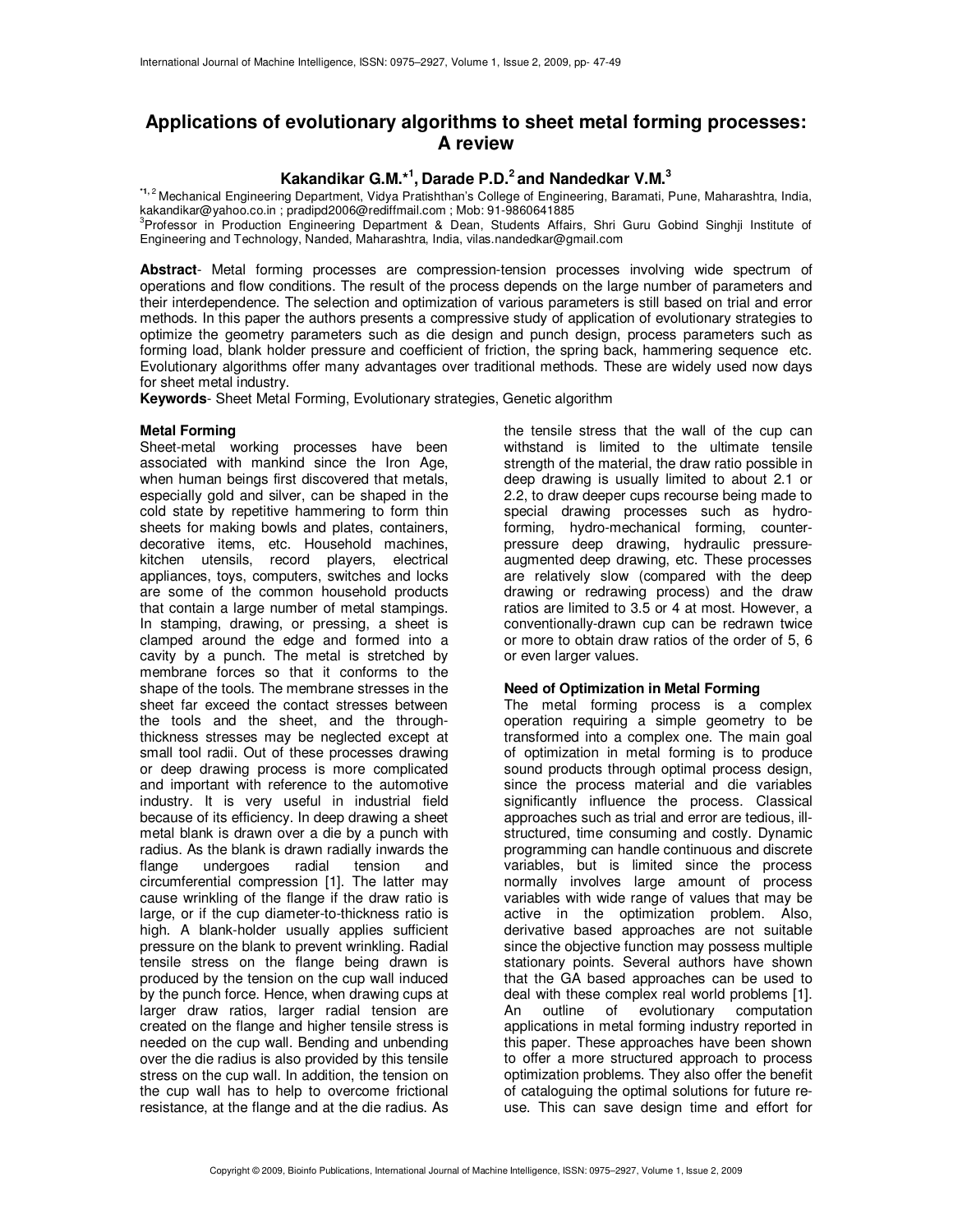future problems. However the main problem experienced using GA in this environment is due to the expensive function evaluations. Since objective functions are often analytically unknown, function evaluations can only be achieved through costly computer simulations. The slow convergence criteria to near-optimal solution with very small tolerance accompanied with the large population of solutions required for the evolutionary process result in expensive evaluations.

## **Advantages of Evolutionary Algorithms**

Evolutionary algorithms always work with population, facilitating simultaneous search and optimization. These work with probabilistic approach rather than deterministic. These algorithms are often viewed as global optimization methods although convergence to a global minimum is only guaranteed in a weak probabilistic sense. A global optimum is not guaranteed, although near optimal solutions are found easily. However, one of the strengths of evolutionary strategies is that they perform well on noisy functions where there may be multiple local optima and evolutionary strategies tend not to get stuck on a local minimum. Another strength is that these methods do not require a gradient of the objective cost function as a search direction. These approaches show certain advantages over the classical optimization procedures e.g. they are robust, highly parallelizable, and suitable for optimizing multimodal functions without requiring gradient information[1]. Evolutionary strategies with self-adaptation mutation operators are used to tackle the nonlinear structural optimization<br>problem. Another important feature of important feature of evolutionary strategies is that they can compute<br>multiple. independent objective function independent evaluations simultaneously in an effort to accelerate the search process. Thus, this approach can take advantage of parallel and<br>distributed computing multiprocessing computing multiprocessing architectures.

# **Optimization of Hammering Sequence**

In an incremental forming process, a sheet metal is progressively bent by a set of comparatively simple hammer and die. The sheets are formed into a great variety of shapes by repeating local deformation due to the hammering. This process is expected as an approach of flexible forming for small lot production. Since the degree of freedom for deformation in the incremental forming is large, it is not easy to determine the hammering sequences. The use of the finite element simulation for the determination is unrealistic because it takes an extremely long computing time to calculate local deformation due to the hammering repeatedly. The hammering sequences are generally determined by a trial and error experiment. The development of a

method for determining the hammering sequences is required for the establishment of incremental forming processes [1].The genetic algorithms have been recently applied as an approach for combinatorial optimization problems in the field of manufacturing. It is impossible in the combinatorial optimization problems to obtain the solution from the differentiation of the objective function because the design variables have discontinuous values. In the genetic algorithms, the combination is optimized on the basis of probabilistic transition rules. In addition, the genetic algorithms can deal with a complicated objective function in the optimization because the differentiation of the objective function is not necessary.

## **Optimization of blank dimensions to Reduce Springback in the Flexforming process**

The sheet metal forming process involves a combination of elastic–plastic bending and stretch deformation of the work piece. These deformations may lead to a large amount of spring back of the formed part. It is desired to predict and reduce spring back so that the final part dimensions can be controlled as much as possible. Ayres suggested the use of a multiple step process to reduce spring back in stamping operations. Liu proposed to vary the binder forces during the forming process thereby providing tensile pre-loading to reduce the spring back in the formed part. Techniques that are used in practice to reduce spring back include stretch forming, arc bottoming and the pinching die technique[2]. However, all these techniques transmit high tensile stresses to the walls of the deforming part thereby increasing the risk of failure by tearing, mainly in parts with complex geometries. Several analytical methods have been proposed to predict the change in radius of curvature and included angle due to spring back for plane-strain conditions and simple Axisymmetric shapes. These methods are approximate and associate the source of spring back to non-uniform distribution of strain and bending moment upon unloading. The finite element method (FEM) is used widely to predict spring back in research and industry. Chinghua studied the influence of process variables of the methods used in practice to reduce spring back by an optimization technique for U channel parts. Karafillis and Boyce developed a deformation transfer function for changing the shape of the tool to compensate for spring back in sheet metal forming using FEM [2]. The objective of this study was to estimate and reduce for spring back of axisymmetric part manufactured by flexforming process. The manufacturer selected the die and blank dimensions based on the experience and trial-and-error. However, the dimensions of the final part could not meet the design specifications due to its spring back after forming. Thus, finite